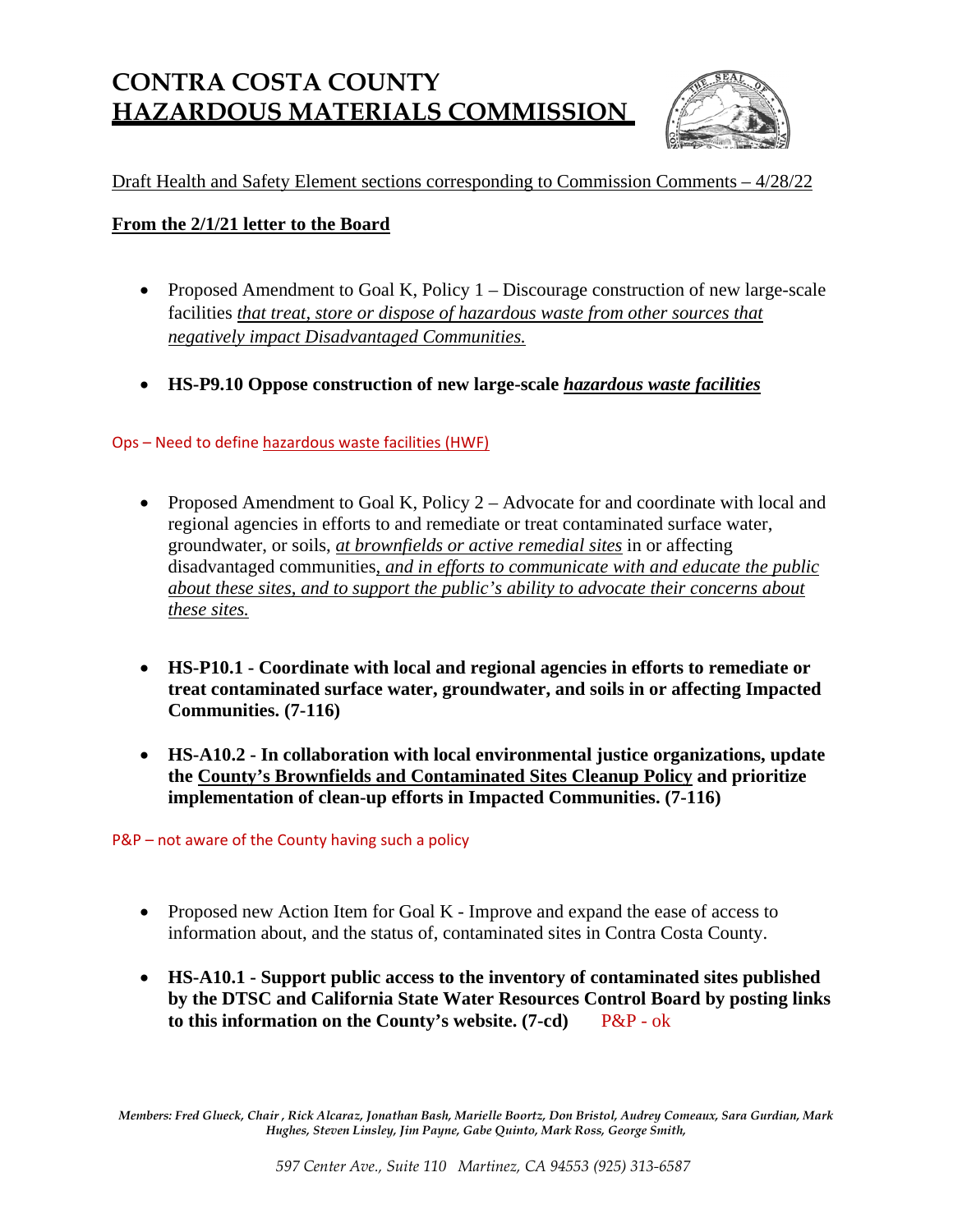- Proposed new Policy for Goal F The County should encourage that the safest transportation method be employed for hazardous materials and hazardous wastes transported in Contra Costa County, taking into consideration the potential impacts of Sea Level Rise, and should particularly encourage reducing the transportation of hazardous materials and hazardous wastes in Disadvantaged Communities.
- **HS -P9.7 Encourage transport of hazardous materials via the safest available method for each material, avoiding populated areas and areas subject to sea-level rise whenever possible. (10-82)**

#### P&P – doesn't specifically mention DACs

• **HS-P9.8 Prioritize implementation of safety projects in hazardous material transportation corridors to address high-risk scenarios, including the effects of sealevel rise on rail transportation.**

#### P&P – doesn't specifically mention DACs

- **HS-P9.12 Require design and operation of new or expanded hazardous waste facilities to adhere to the following criteria:** 
	- o **(a) Minimize risk to the surrounding area in the case of a DRAFT hazardous waste accident or spill. 9-18 Contra Costa County General Plan 2040 – Health and Safety Element – DRAFT Goals, Policies, and Actions (April 2022)**
	- o **(b) Ensure migration of waste will not occur near rivers, streams, creeks, lakes, or other bodies of water or environmentally sensitive resources by incorporating buffers as appropriate and/or using engineered structural design features (e.g., spill containment and monitoring devices).**
	- o **(c) Avoid known or suspected groundwater recharge areas or areas where residential uses rely on wells. If located in such areas, facilities must provide properly engineered spill containment features, inspection measures, and other environmental protection controls.**
	- o **(d) In areas with unstable soils, such as steep slopes and areas subject to liquefaction or subsidence, ensure structural stability through engineered design features.**
	- o **(e) Use access roads leading to major transportation routes that: Do not traverse residential neighborhoods; • Minimize, buffer, or employ physical barriers to residential frontages; and • Demonstrate road network safety through road design, construction, accident rates, and traffic flow.**

*Members: Fred Glueck, Chair , Rick Alcaraz, Jonathan Bash, Marielle Boortz, Don Bristol, Audrey Comeaux, Sara Gurdian, Mark Hughes, Steven Linsley, Jim Payne, Gabe Quinto, Mark Ross, George Smith,*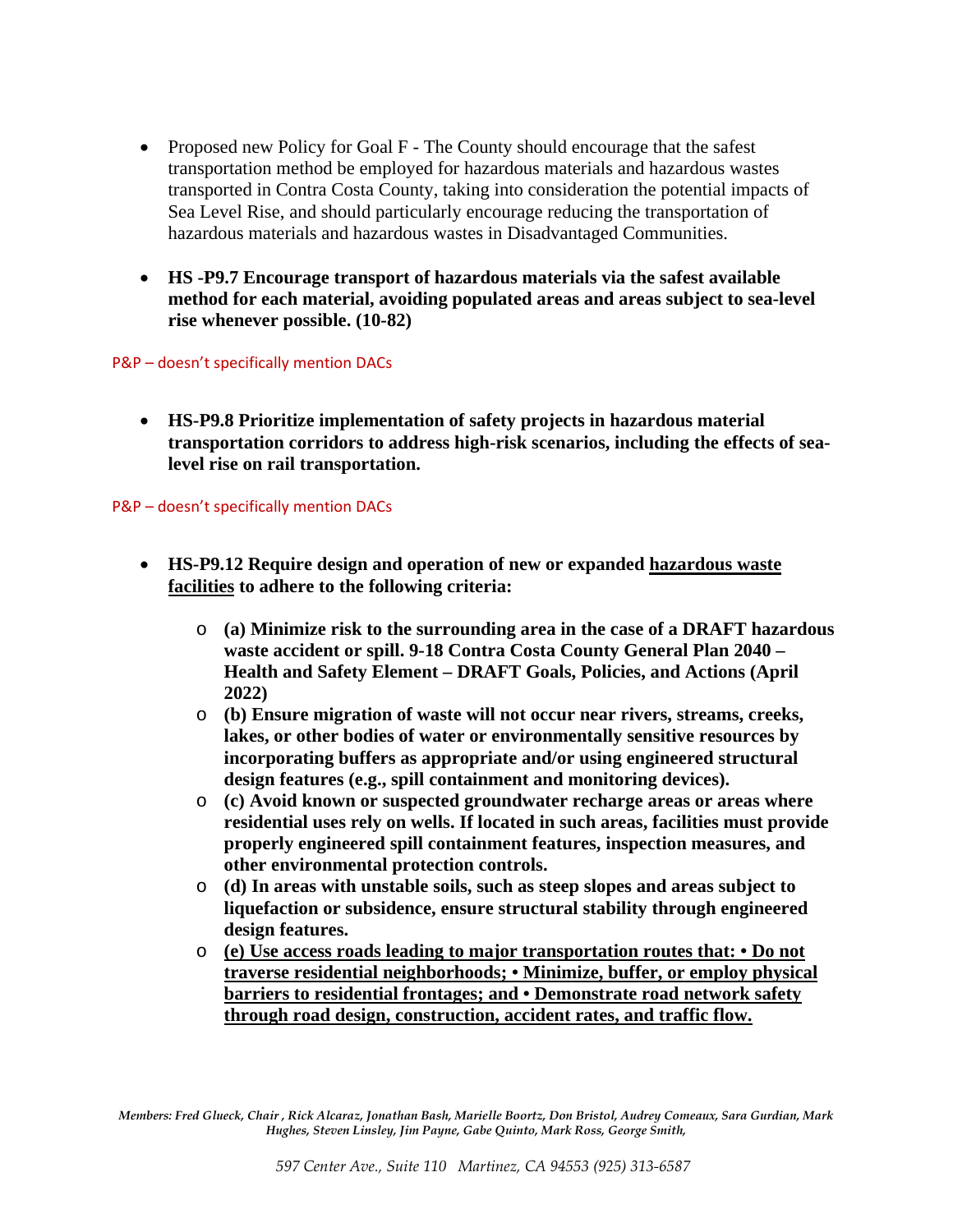## o **(f) Minimize noise impacts on the surrounding area. (7-105, 7-108, 7-109, 7- 110, 7-112, 7-113, 7-118, 7-121)**

#### P&P – need to define Hazardous waste facility, doesn't specifically mention DACs, too generic

- Proposed new Action Item for Goal F The County should consider the findings from the Adapting to Rising Tides studies for Contra Costa County prepared by the Bay Conservation and Development Commission, the 2019 Hazardous Materials Commodity Flow study prepared for the Hazardous Materials Programs, the Adaptation Atlas from SFEI and SPUR, and any new information as it becomes available, in future planning and transportation improvements, and in Sea Level Rise and flooding mitigation measures, specifically in areas already having risks, or found to have potential future risks, from Sea Level Rise and flooding.
- **HS-P9.6 Require facilities that manage hazardous materials or hazardous waste in stationary or fixed storage tanks and that are in areas at risk from sea-level rise and flooding to conduct sea-level rise studies to determine the risk of hazardous materials release from rising water levels. Require these facilities to incorporate best management practices, to reduce the risk of release ok**
- **HS-A5.4 Amend the Floodplain Management Ordinance to address hazardous material storage.**

## P&P – Does the FMO already address SLR?

o

- **HS-P6.4 Require new industrial development in areas subject to sea level rise and tsunami inundation to provide plans for prevention and remediation of any contaminant releases, along with bonds that guarantee remediation plans are implemented. Remediation should meet standards that protect people and the environment in the event of future permanent inundation** ok
- **HS A6.1 Coordinate with ABAG, Bay Conservation and Development Commission, Delta Stewardship Council, BayAdapt, cities, utilities, affected agencies, property owners, community groups, residents, and other entities to create a publicprivate partnership to develop, fund, and implement relevant, regionally coordinated sea-level rise adaptation measures through programs like Resilient by Design that leverage the results of Adapting to Rising Tides and other studies and programs. (SB 379)** ok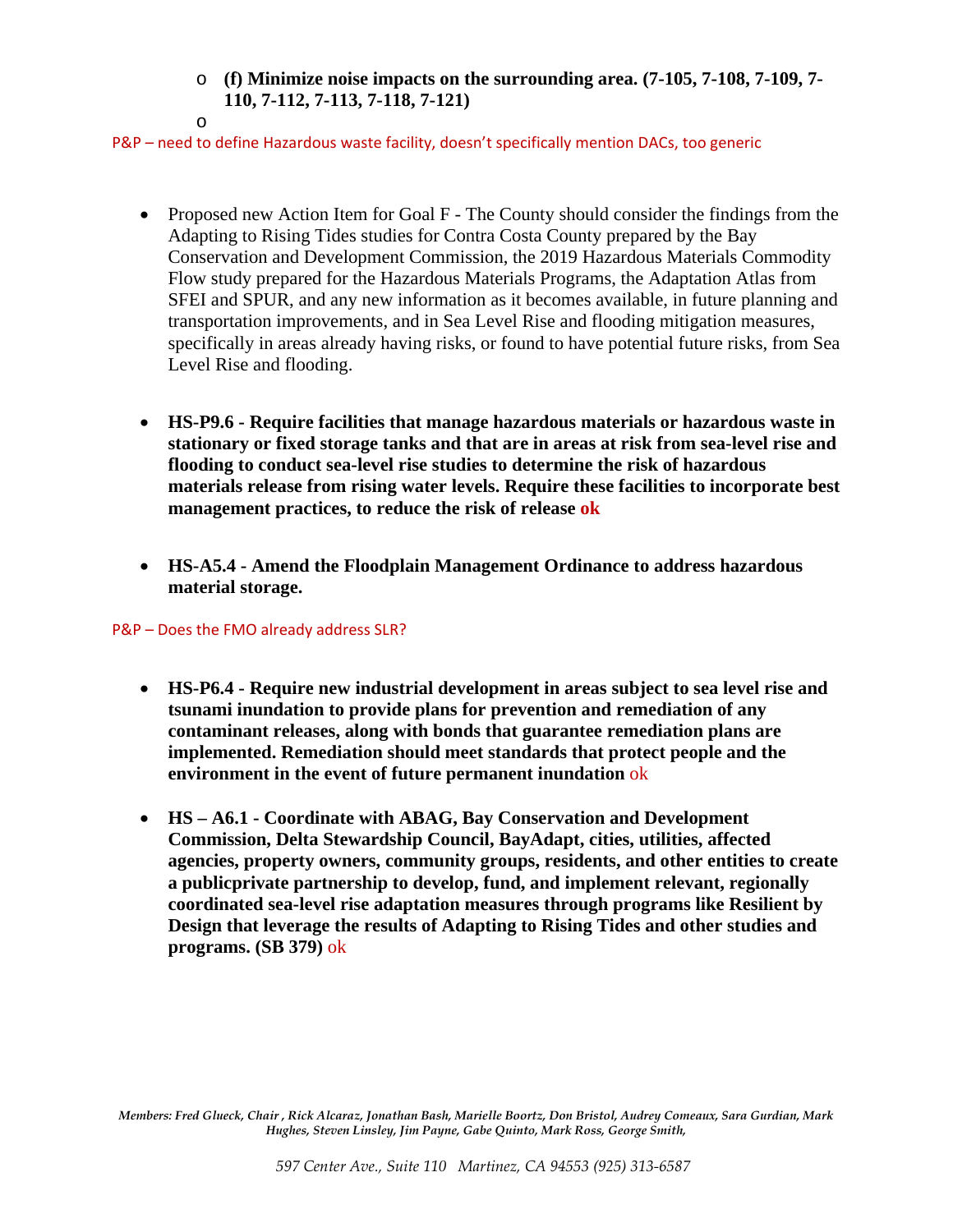- Proposed new Policy for Goal K The County should have established setbacks for projects handling hazardous materials from healthcare facilities, schools, residences, senior and childcare facilities and other sensitive receptors, and should have established setbacks for proposed new sensitive receptors from industrial facilities and other projects using hazardous materials.
- **HS-P9.13 Require** *hazardous waste facilities* **to prepare a cumulative risk assessment that analyzes, characterizes, and quantifies the combined risks to human health and the environment from the facility, in combination with other off-site hazardous materials risks. The assessment shall consider risks in the absence of actions to control or mitigate a potential release and** *determine whether buffers or other mitigation is necessary* **to protect residential uses, immobile populations (e.g., schools, hospitals, behavioral health facilities, convalescent homes, and prisons), other places where people gather, environmentally sensitive resources, and other sensitive areas from adverse emissions or contamination. Require that project applicants fund the needed technical review for the assessment. (7-114, 7-115, 7- 117, 7-119, 7-129, 7-134)**

## P&P – need to define HWF, determines buffers based on a case-by-case risk assessment done by the facility rather than criteria established by the County

- Proposed new Action Item for Goal K The County should establish criteria for developing setbacks, or mitigation measures in lieu of setbacks, for projects involving hazardous materials being proposed near sensitive receptors, or for sensitive receptors projects being proposed near facilities using hazardous materials.
- **HS-P9.11 Prohibit** *hazardous waste facilities* **in the following areas:** 
	- o **(a) Watersheds of an existing or planned drinking water reservoir;**
	- o **(b) Ecologically significant resource areas;**
	- o **(c) Within 200 feet of an active or potentially active fault;**
	- o **(d) Within a 100-year floodplain;**
	- o **(e) Within 100 feet of a sensitive receptor; or**
	- o **(f) Areas that would result in a concentration of similar facilities. (7-104, 7- 106, 7-111, 7-113, 7-123, 7-125, 7-127, 7-128, 7-129, 7-131)**
	- o

Ops – Need to define hazardous waste facilities and sensitive receptor

• **HS-P10.3 - Consider the inventory of contaminated sites published by the DTSC and California State Water Resources Control Board when reviewing development projects in the vicinity of contaminated sites. (7-cd)**

P&P – Consider is very vague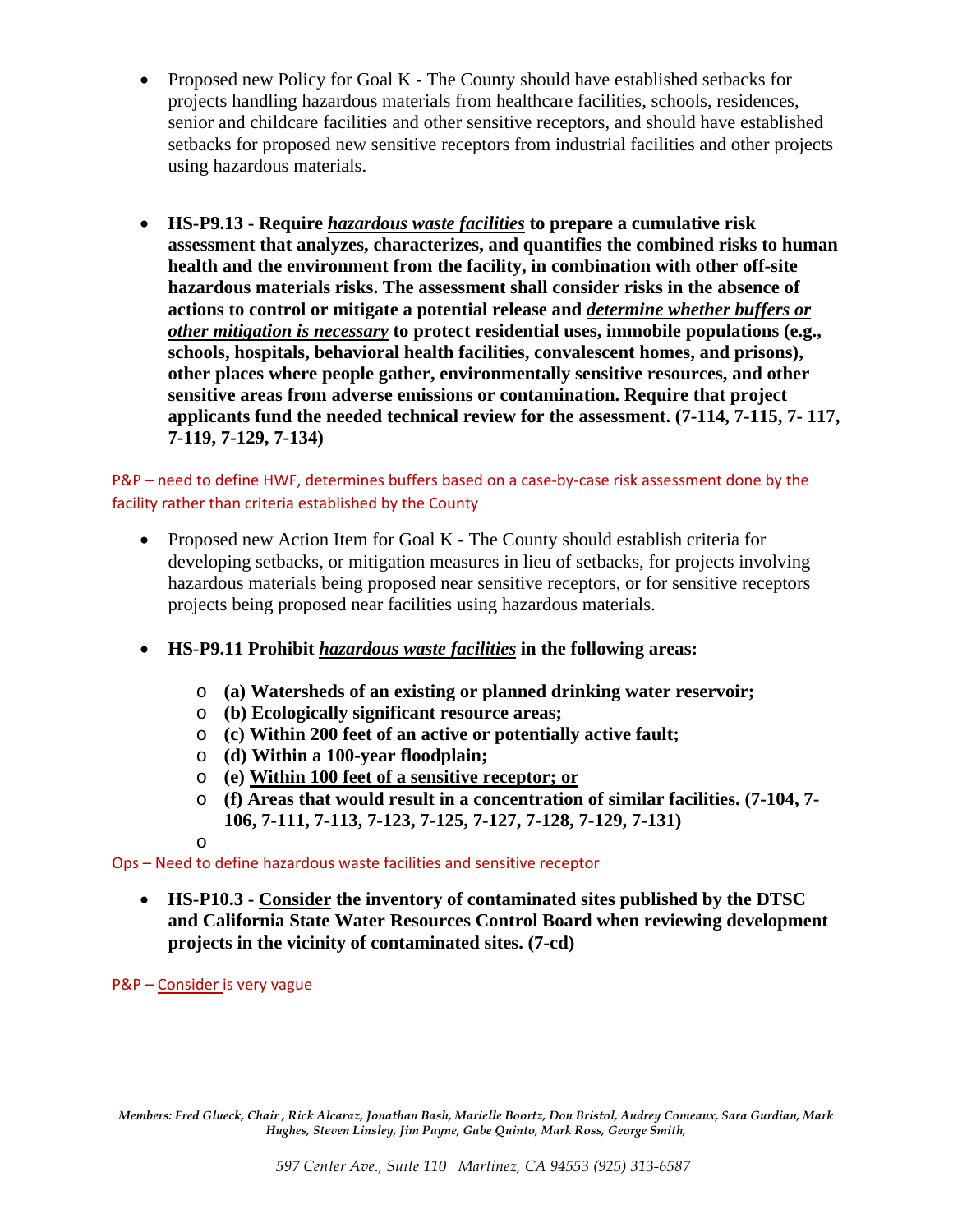- Proposed new Policy for Goal K The County should only allow the development of former contaminated sites intended for use by a sensitive receptor if the deed restrictions for the site are compatible with sensitive receptor use.
- Proposed new Policy for Goal K The County should not allow new development of a former contaminated site certified as cleaned-up unless any deficiencies found after the most recent 5-year review of that site have been corrected or if any other deficiencies of their compliance plan have been identified.
- **P 10.2 Prohibit development of contaminated sites unless any deficiencies found after the most recent five-year review of the site have been corrected or if the site has been remediated pursuant to the County's Brownfields and Contaminated Sites Cleanup Policy since the last review, and the site is otherwise not in violation of any land use covenants or deed restrictions imposed by the Department of Toxic Substances Control (DTSC) or Regional Water Quality Control Boards.**

P&P – not aware of a County clean-up policy and the County is part of the jurisdiction of two Regional Boards.

- Proposed new Policy for Goal K The County should not allow development of any former contaminated site, previously certified as cleaned-up, in violation of any existing land use covenants or deed restrictions or imposed on that site by either the California Department of Toxic Substances Control or a Regional Water Quality Control Board.
- Proposed New Policy for Goal K Staff of the Hazardous Materials Program should be trained on environmental justice topics to increase their ability to recognize potential environmental justice or implicit bias issues.
- Proposed New Action item for Goal K Develop department-wide procedures and training for reporting observed environmental justice issues, and address issues pertinent to the Hazardous Materials Programs.
- Proposed New Policy for Goal K The Hazardous Materials Program should engage with the Contra Costa County Department of Conservation and Development (DCD) regarding hazardous materials and waste considerations during the planning of new business operations in the County. The Hazardous Materials Program should engage with DCD in their efforts to solicit input at an early stage from disadvantaged communities on proposed projects involving hazardous materials and waste that may create a disproportionate impact on the community.
- **HS-P9.3 Ensure Hazardous Materials Program staff have an opportunity to review and comment on development applications for projects involving use of hazardous materials or waste.**

## P&P – thinks collaboration should be required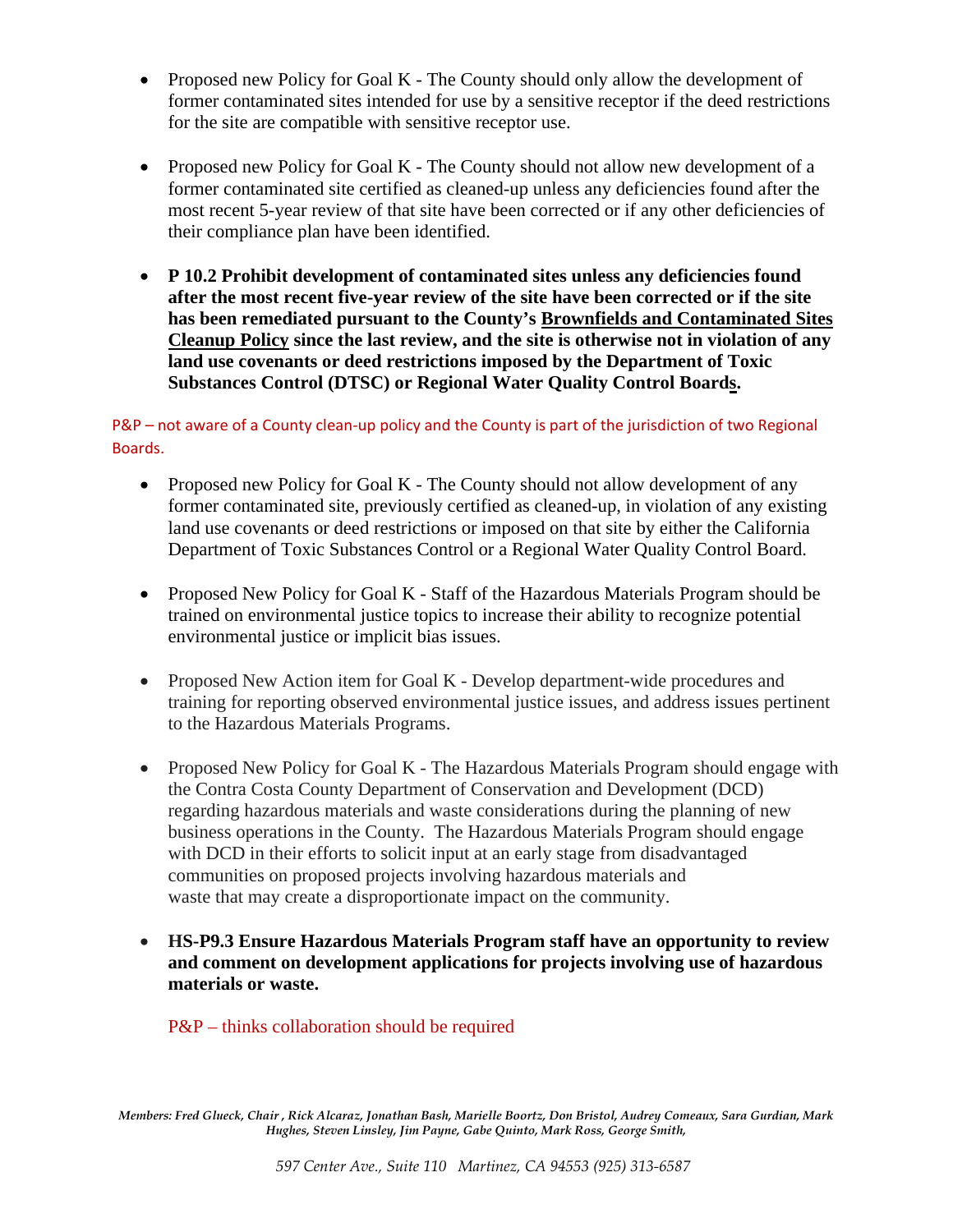- Proposed New Action Item for Goal K Establish a comprehensive outreach strategy to provide hazardous material program policy information to disadvantaged communities, including considerations related to hazardous materials and hazardous waste storage, permitting, and inspections, environmental monitoring, hazardous materials incident response, industrial safety ordinance and pollution prevention. Identify and leverage established community and industry groups and other synergistic agency programs to disperse outreach and education materials.
- **SC-A11.5 Review County procedures for collecting and disseminating data related to community health, safety, and economic vitality and study the feasibility of making additional data available to the public through accessible online tools.**

P&P – This does not meet the intent of the action that was proposed. Review and study is not the same as establish

- Proposed New Action Item for Goal K Identify and designate a communications liaison to ensure that hazardous materials and waste topics are presented to disadvantaged communities in a manner that is easily and clearly comprehensible.
- **SC-A11.1 Designate County staff in various departments to be liaisons to each Impacted Community.**

P&P – this seems too general

• **HS-P9.9 Require applicants for projects in Impacted Communities that involve hazardous materials or hazardous waste to provide clear information in plain language about the hazards faced by nearby residents from the project. Review and verify this information, make it available to nearby residents, and encourage project applicants to host at least one community meeting to discuss potential hazards.**

 $Ops - Does not adequately address intent of Commission comment.  $P\&P - who is doing the$$ review and verifying? Relies on applicant to provide information and to decide whether to have community meetings.

• Proposed New Action Item for Goal K - To the extent possible, invite community representatives to observe 'hands-on' emergency drills to increase public awareness of emergency response capabilities and understand protective actions the public may be required to take should a hazardous materials incident occur in their community (shelterin-place and evacuation procedures). Ensure representatives from all populations, including disadvantaged communities, have the opportunity to observe drills, including the availability of language translation services.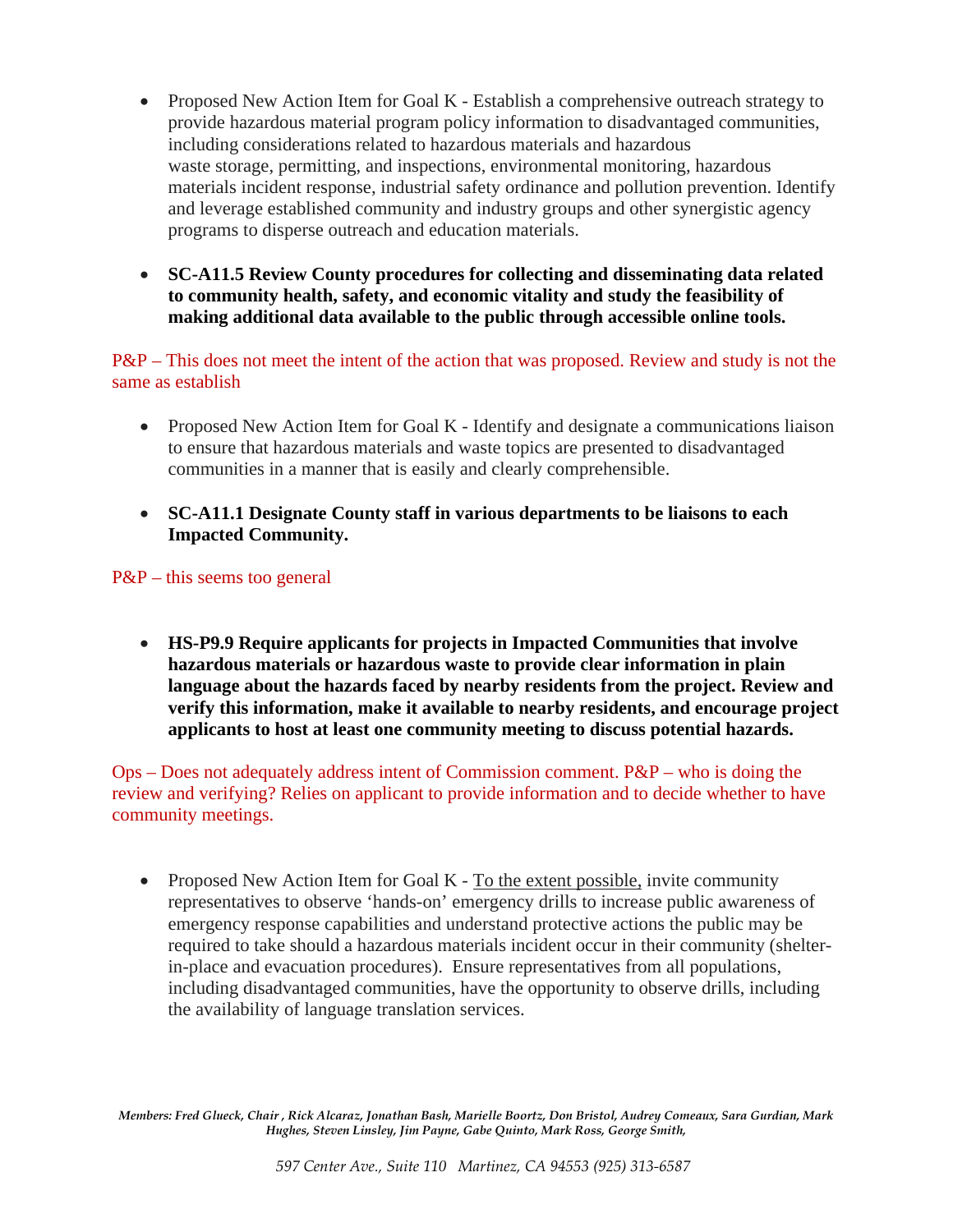## **From the 3/1/21 letter to the Board**

- Proposed new Policy for Goal  $C$  Ensure residents of dwellings potentially impacted by air quality hazards, including but not limited to chemical fires or releases, that may need to shelter-in-place as determined by the County Health Officer, are able to do so safely, with appropriate air exchange rates and protection from heat.
- **HS-P12.6 In areas susceptible to industrial accidents, support residents' ability to safely shelter-in-place, with appropriate air exchange rates and protection from contaminants. (10-j)** ok
- Proposed new Policy for Goal C Ensure an adequate level of continued public education to make sure all residents are provided adequate education about less toxic alternatives to household hazardous products, including pesticides, and education about the safe handling, storage and disposal of Household Hazardous Waste, including pharmaceuticals. Ensure there are adequate options for HHW disposal for all residents, including those that don't drive.
- **HS-P9.15 Encourage and facilitate establishment of adequate sites for the collection of household hazardous waste (HHW), unused pharmaceuticals, and universal wastes, including provisions for residents that don't own cars or are physically unable to deliver materials to a collection site.**
- **HS-A9.1 Provide information to county residents about less toxic alternatives to household products containing universal wastes and the safe handling, storage, and disposal of such products, including pharmaceuticals.**

P&P - they would like to know if the County can do more than just encourage and facilitate

• Proposed new policy for Goal J - Provide annual education to ensure residents likely to be impacted by a hazardous material release or fire know what to do when a shelter-inplace is ordered. Such education shall be culturally and linguistically appropriate, and adequate for people with access or functional needs, to new and existing residents using multi-media approaches.